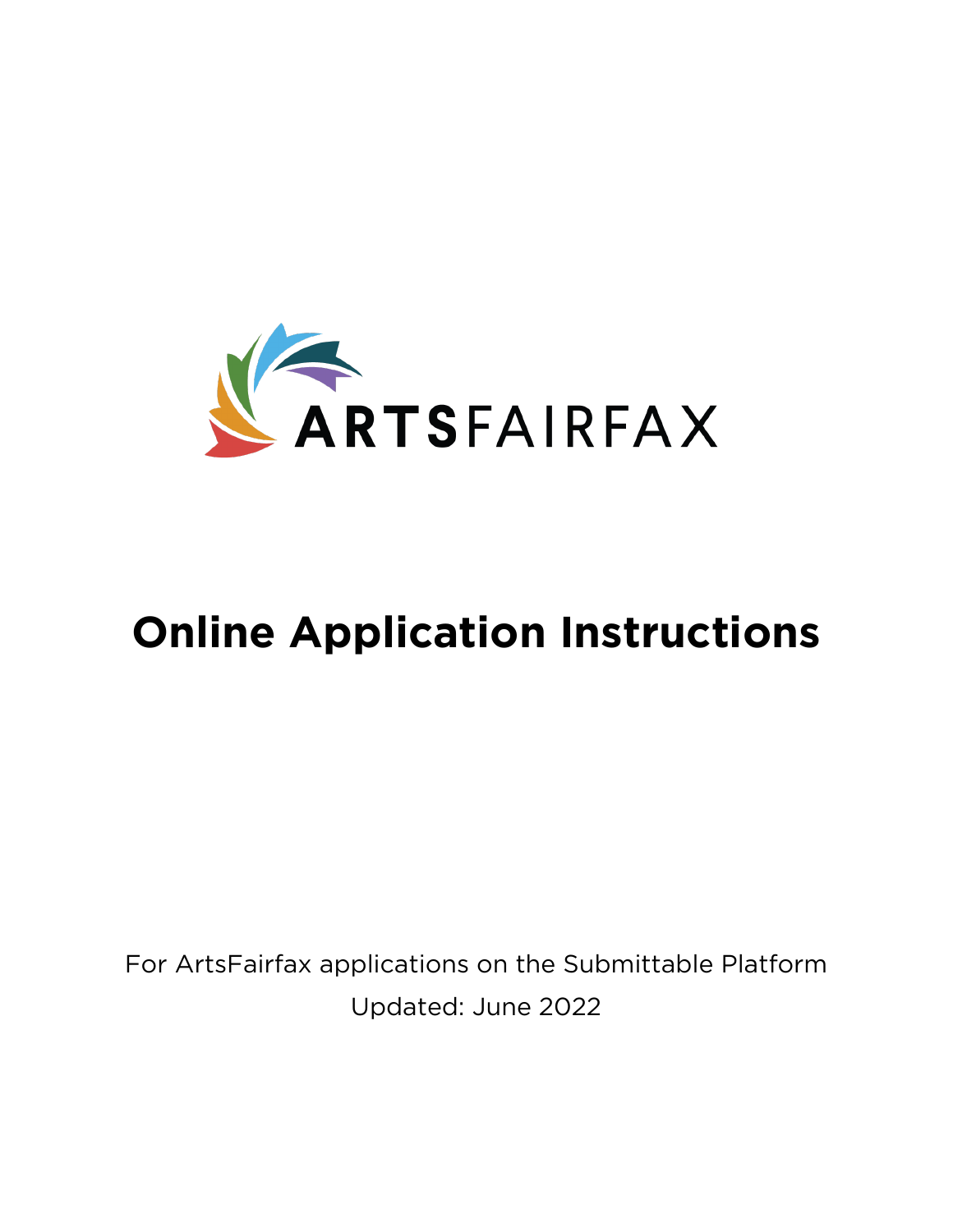### **ArtsFairfax Submittable Home Page:**

To begin an application, visit [http://artsfairfax.submittable.com](http://artsfairfax.submittable.com/)



Welcome to the ArtsFairfax online application system!

This online application system is used for a variety of ArtsFairfax programs including grants, the Arts Awards, public art, Capital One Hall space use, and the artist residency program.

#### First time here?

Please click "Sign Up" to complete the registration process and create your free Submittable login credentials. Be sure to keep this login information for your records.

#### **Before Beginning an Application:**

1. Take a few minutes to review the guidelines (available on the ArtsFairfax website and below with each category) including eligibility requirements.

2. Keep a record of your user name and password (each artist/team/organization may have only one). Multiple staff members working on a single application will share the same login credentials.

3. It's recommended that applicants prepare narrative responses in a word processing program before completing the online application.

Please note: Applications close at midnight on the due date.

#### **Grant Applicants:**

1. Additional resources including grant information session presentations, sample applications, and grant guidelines are located on the ArtsFairfax website.

2. Grant applicants are encouraged to attend a grant information session where the grant guidelines, review process, and on-line application are explained in detail.

3. Please contact ArtsFairfax for instructions if you plan to apply for a grant with a Fiscal Sponsor.

#### Dates & deadlines

Don't forget to check submission dates for applications, grant information session dates, and announcements.

For further information, for Grants contact Jackie Dubin (jdubin@artsfairfax.org) and for Public Art and Capital One Hall Lisa Mariam (Imariam@artsfairfax.org), for Arts Awards nominations Debbie Mueller (DMueller@artsfairfax.org), and for the workshop learning cohort Hope Cagle (hcagle@artsfairfax.org).

Above, is a screen shot of the welcome page of our online grant submission portal. Selecting the 'Home' button in the upper left corner or ArtsFairfax logo will redirect you to the ArtsFairfax website. For additional resources and/or information regarding grants, select the link listed under the header "Before Beginning an Application."

Blank applications and tables are available to download on ArtsFairfax's website, but only information submitted through the online application will be reviewed.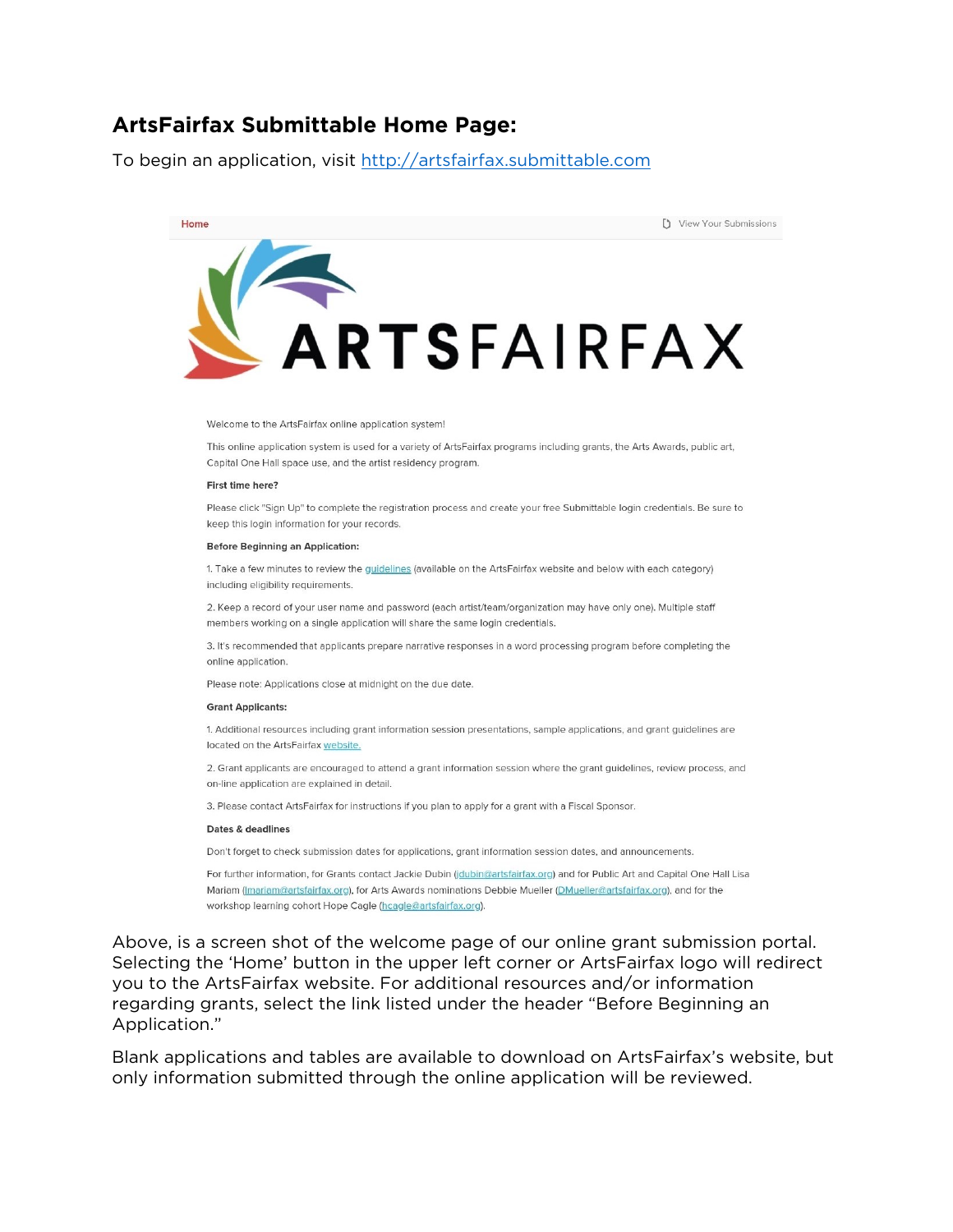# **List of Open Applications:**

| <b>FY23-24 Fairfax Poet Laureate Application</b><br>Ends on July 30, 2022                                                   | Guidelines $\vee$ | <b>Submit</b> |
|-----------------------------------------------------------------------------------------------------------------------------|-------------------|---------------|
| <b>FY23 Operating Support Grant Application - Long</b><br>Form (over \$50,000 Budget)<br>Ends on June 9, 2022 (in 10 hours) | Guidelines $\vee$ | <b>Submit</b> |

To apply for a grant, scroll to the bottom of the page and select the grant name or orange "submit" button. This list updates as applications open and close throughout the year.

To access an application that has already been submitted or return to an application you started, click the "View your Submissions" button at the top right of the Home page, above the ArtsFairfax logo, and log in. If you are already logged in, click your account name in the top right corner and select "My Submissions" from the dropdown menu.



Welcome to the ArtsFairfax online application system!

This online application system is used for a variety of ArtsFairfax programs including grants, the Arts Awards, public art, Capital One Hall space use, and the artist residency program.

 $-1$  and  $-1$  and  $-1$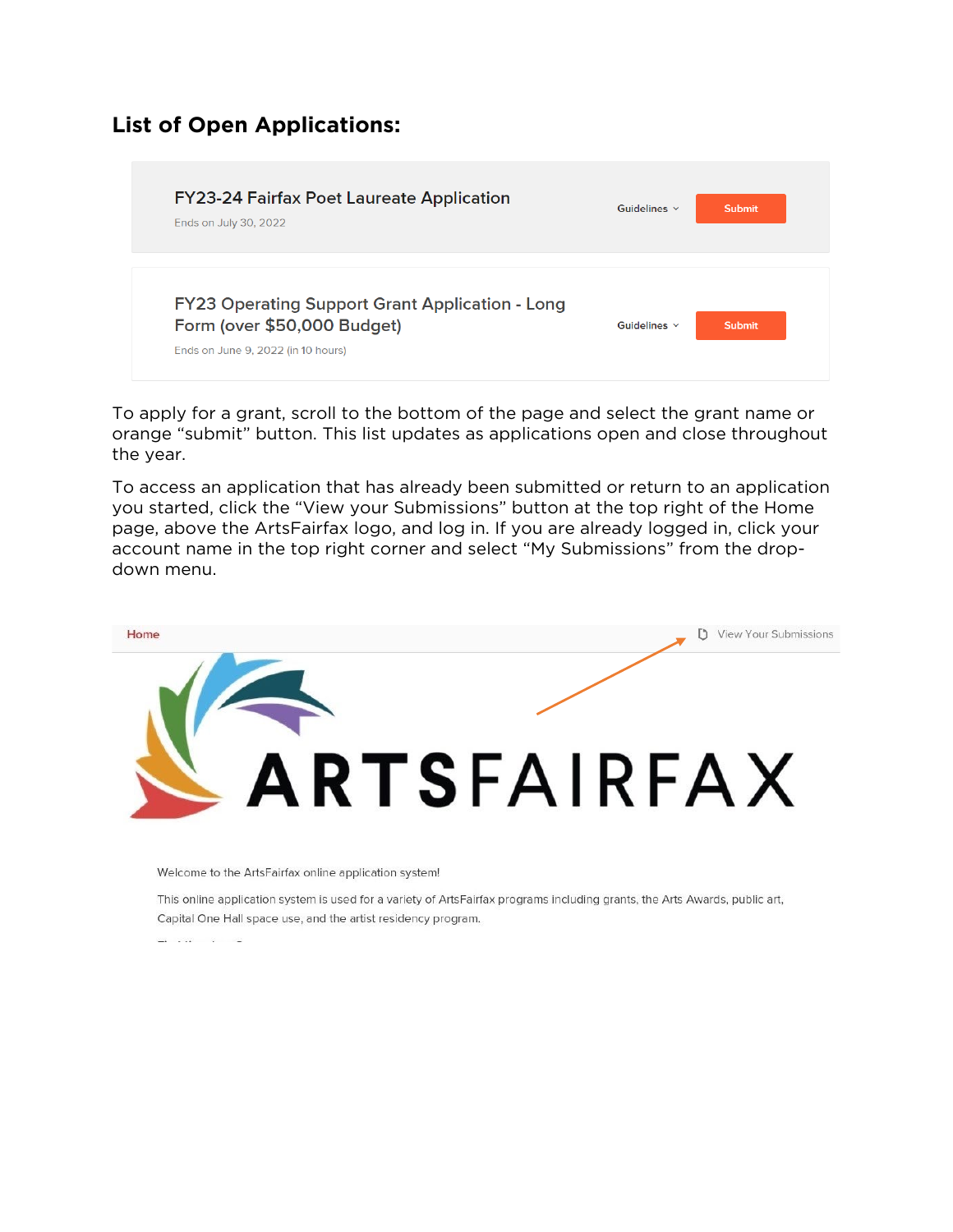# **Logging In:**

| Sign Up                                                      | Sign In                      |  |  |  |  |  |
|--------------------------------------------------------------|------------------------------|--|--|--|--|--|
| <b>Welcome back!</b><br>Sign in to your Submittable account. |                              |  |  |  |  |  |
| Email                                                        |                              |  |  |  |  |  |
| Password                                                     | Forgot?                      |  |  |  |  |  |
| Sign In                                                      |                              |  |  |  |  |  |
|                                                              | <b>Sign in with Facebook</b> |  |  |  |  |  |
|                                                              | Sign in with Google          |  |  |  |  |  |

After clicking through to the application page, you will be asked to log in or create an account.

Create one general log-in and password. Only one account can be associated with an organization. Avoid using personal email accounts. If needed, the email associated with your account can be changed in the account settings. You will also be able to invite others to collaborate on your application after you get started.

#### **If you forget your Password:**

Select forgot password. An email with a reset password link will be sent to the username/email address associated with the account.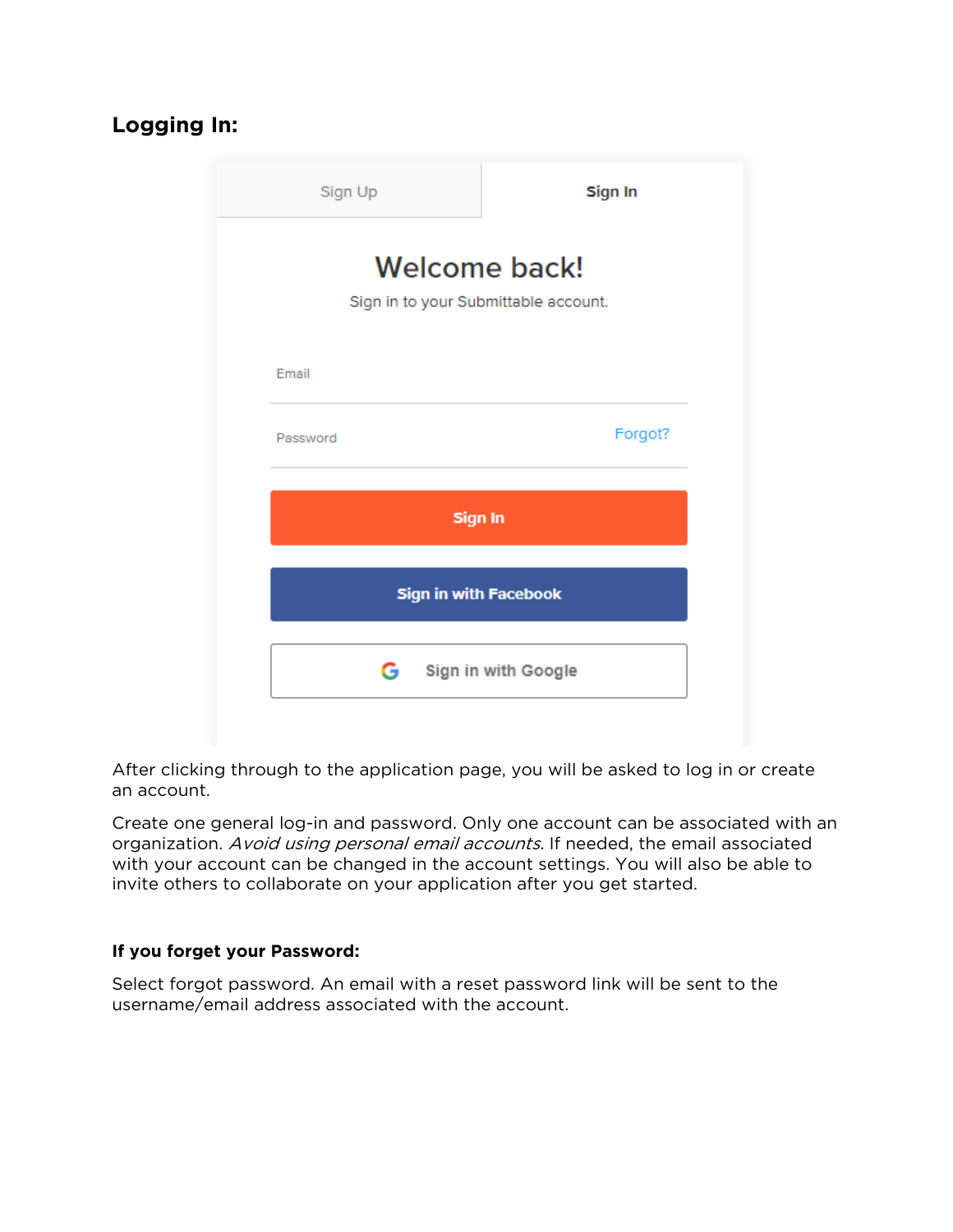### **Introduction and Eligibility Form:**



After logging in, you will see a summary of the grant, a link to the guidelines, and a list of eligibility questions.

My organization has an address of record within the geographical boundaries of Fairfax County, the City of Fairfax, or the City of Falls Church. \*



You must fill out the eligibility quiz before moving on to the main portion of the application. Be sure to read and answer each question carefully. After completing, click "Next" at the bottom of the application. If you are not eligible, you will receive a notice from the system. If this is an error, contact grants staff.

Once the eligibility form is complete, you will be redirected to the main application form.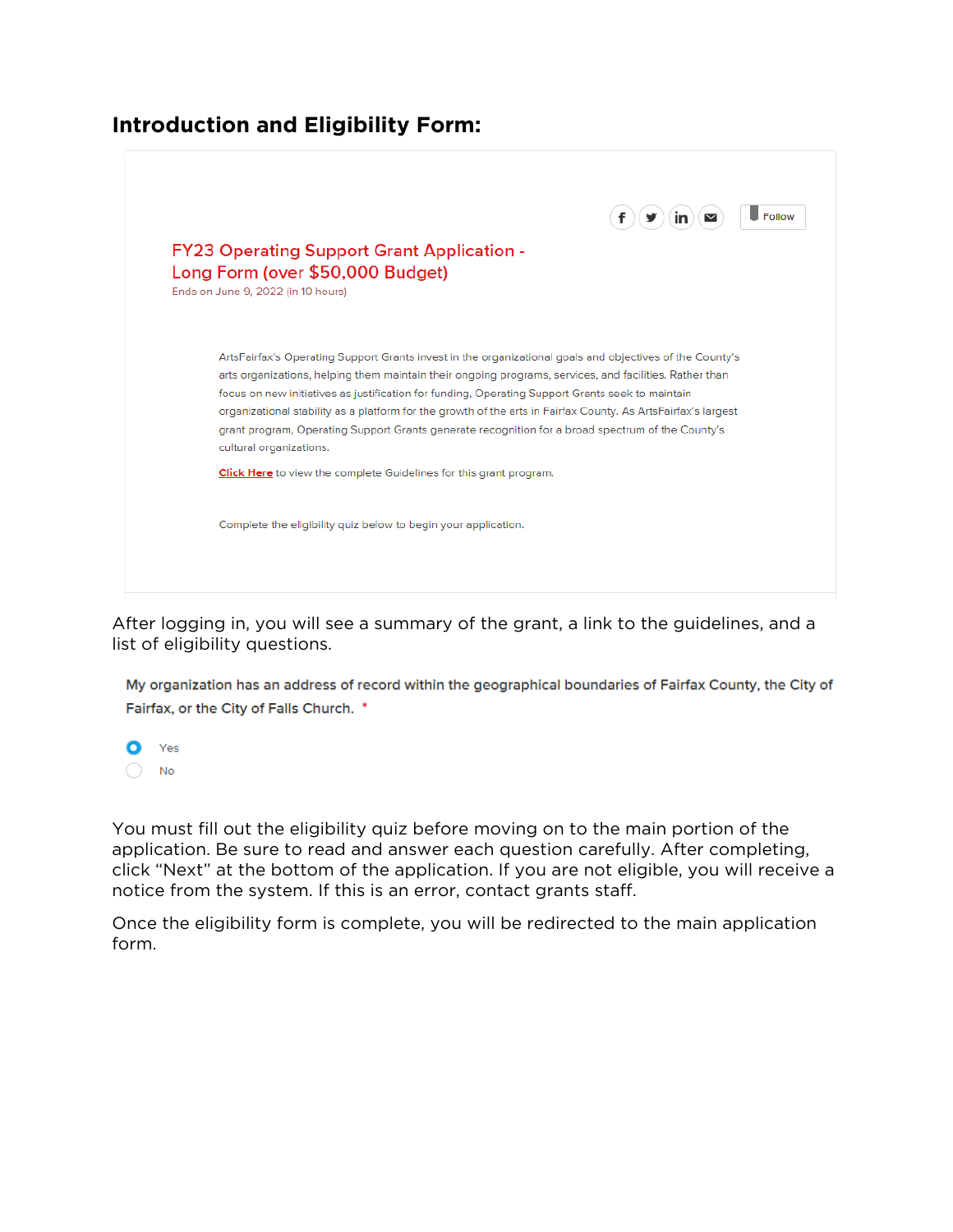# **Main Application Form:**

| <b>Eligibility Continued</b>   |                                                                                                                 |
|--------------------------------|-----------------------------------------------------------------------------------------------------------------|
|                                | Are you applying with a Fiscal Sponsor? *                                                                       |
| Yes                            |                                                                                                                 |
| <b>No</b>                      |                                                                                                                 |
|                                | Upload Required Eligibility Documents for verification: *                                                       |
|                                | <b>Choose File</b>                                                                                              |
|                                | Select up to 3 files to attach. No files have been attached yet. You may add 3 more files.                      |
| 1. IRS Determination Letter    | Acceptable file types: .pdf, .doc, .docx, .jpg, .jpeg, .xls, .xlsx                                              |
| 2. Treasurer's Report/Audit*   |                                                                                                                 |
| 3. Board List with addresses** |                                                                                                                 |
|                                | *Audit required for organizations with budgets over \$750,000 expenses for most recently completed fiscal year. |

Upload the required eligibility documents for verification and continue to scroll down to proceed with the application. Please note that some questions include additional instructions below the answer box.

#### **File Uploads:**

File uploads are located throughout the application. Read the instructions carefully and upload the requested files to the appropriate sections. At the end of the application there is a checklist of all of the uploads.

Once uploaded, you will see the file icon attached to the application. To remove the file, simply select the trash can icon to the right of the file name.

Upload Required Eligibility Documents for verification: \*



**TR\_Organization\_Name.docx**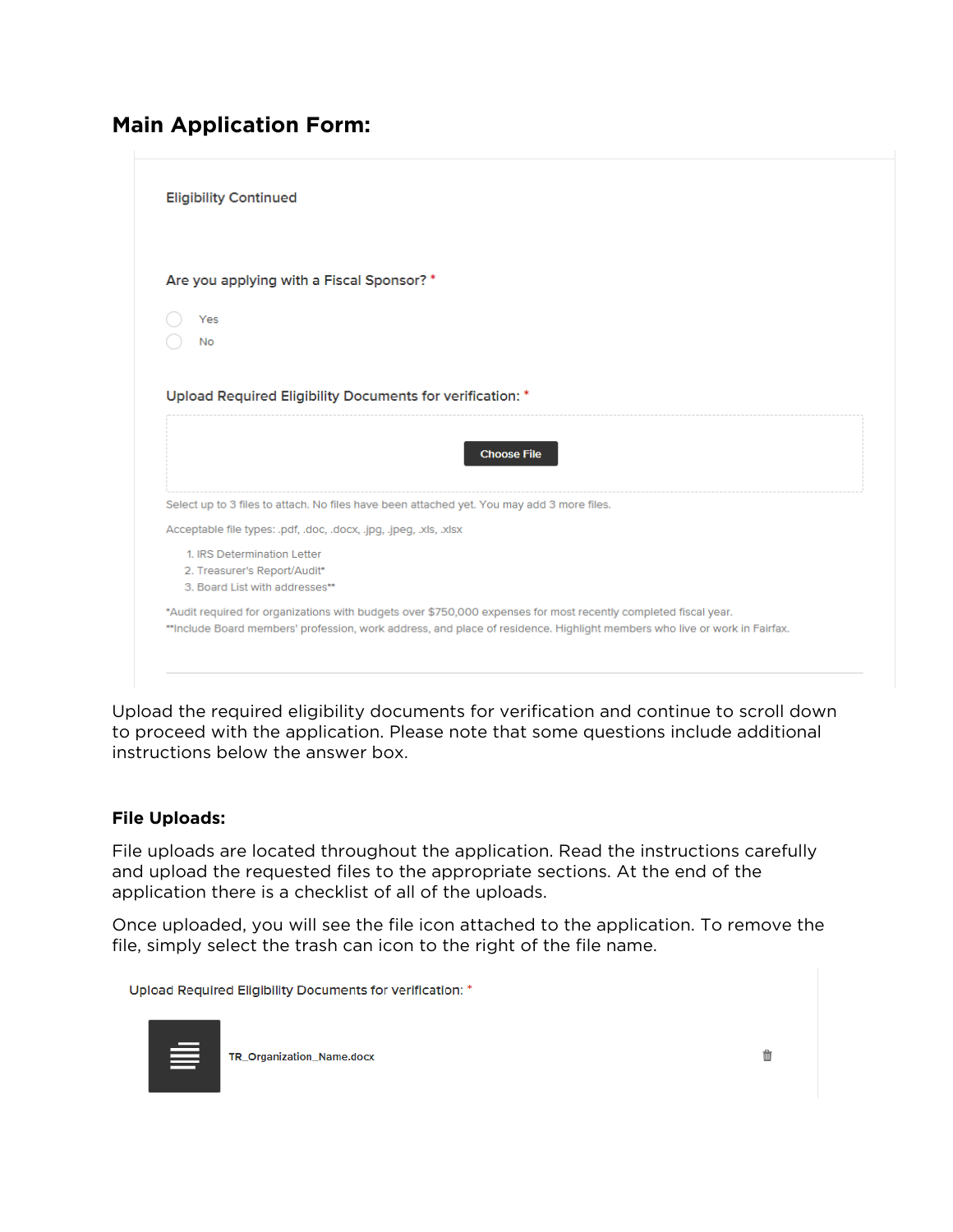#### **Narrative questions:**

2. Describe your organization's history. \*

Suggested word count: 150 - 250

For narrative questions, enter text directly in the text box or copy and paste. You can also make the text box larger by clicking and dragging the bottom right corner.

Be mindful of the recommended word count. Note: There is no word count counter visible, and most applications will not have a fixed word count for long answer responses.

#### **Tables:**

Program and Activities Table \*

|   | List of Arts Activities and Services by category<br>for 07/01/22 - 06/30/23 (Categories: arts<br>education, performances, workshops,<br>exhibitions, classes, camps, etc.) | 盀 | Number of<br>Occurances | Venue Zip Code | Magisterial<br><b>District</b> |
|---|----------------------------------------------------------------------------------------------------------------------------------------------------------------------------|---|-------------------------|----------------|--------------------------------|
|   |                                                                                                                                                                            |   |                         |                |                                |
|   |                                                                                                                                                                            |   |                         |                |                                |
| 3 |                                                                                                                                                                            |   |                         |                |                                |
|   |                                                                                                                                                                            |   |                         |                |                                |

The tables are built into the online system. You will enter text directly into the form. You can also make the table bigger by clicking the arrows on the top right.

Certain tables, such as Financial or Budget tables, will include common formulas like SUM. As you enter data, the table will automatically make calculations in these cells.

Blank applications and tables can be downloaded from the ArtsFairfax website.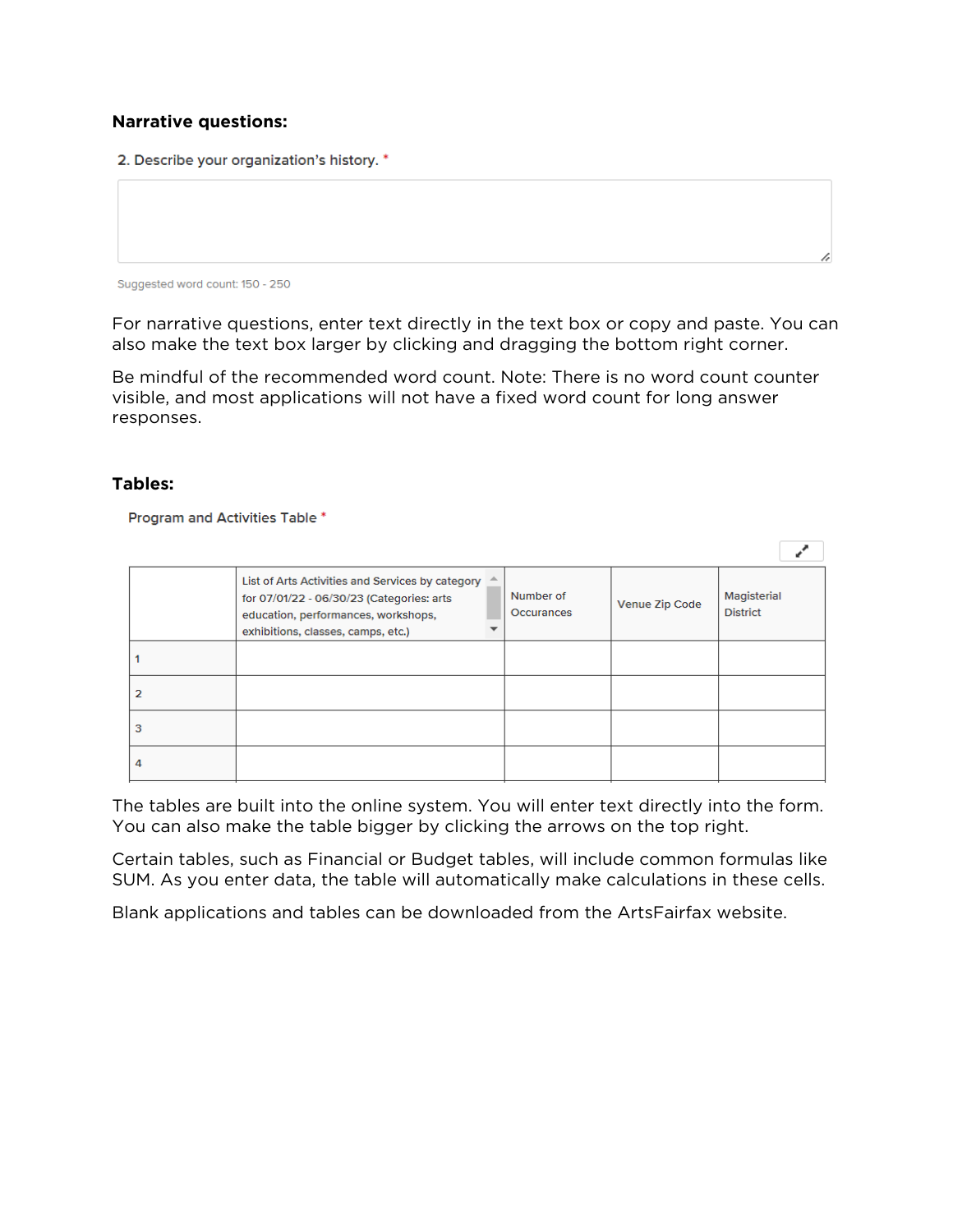### **Saving drafts:**

Your application will autosave as soon as any changes have been made to the form. It is recommended that you click save draft at the bottom of the page before exiting the application. Log out of Submittable when you are not actively working in the application. If you are planning to work in the application for a long continuous period of time, be sure to occasionally refresh the application page.

You do not need to complete the application in one sitting. When logging in subsequent times, you may access the application by clicking on the grant name from the home page OR the top right corner—click your username and select "My Submissions" from the drop-down menu.

# **Collaboration Feature:**



Applicants may work on submissions with multiple staff members through the collaboration feature. Invited collaborators will receive an email, letting them know you have invited them to collaborate on a draft submission.

Select the "Invite Collaborators" link and enter email addresses. Collaborators can work on the application simultaneously. For more information about this feature, visit:

[https://submittable.help/en/articles/3654810-how-can-i-invite-people-to](https://submittable.help/en/articles/3654810-how-can-i-invite-people-to-collaborate-with-me-on-a-submission)[collaborate-with-me-on-a-submission](https://submittable.help/en/articles/3654810-how-can-i-invite-people-to-collaborate-with-me-on-a-submission)

# **Final Submission:**

Once all questions, tables, and uploads are complete, agree to the Terms and Conditions and Submit.